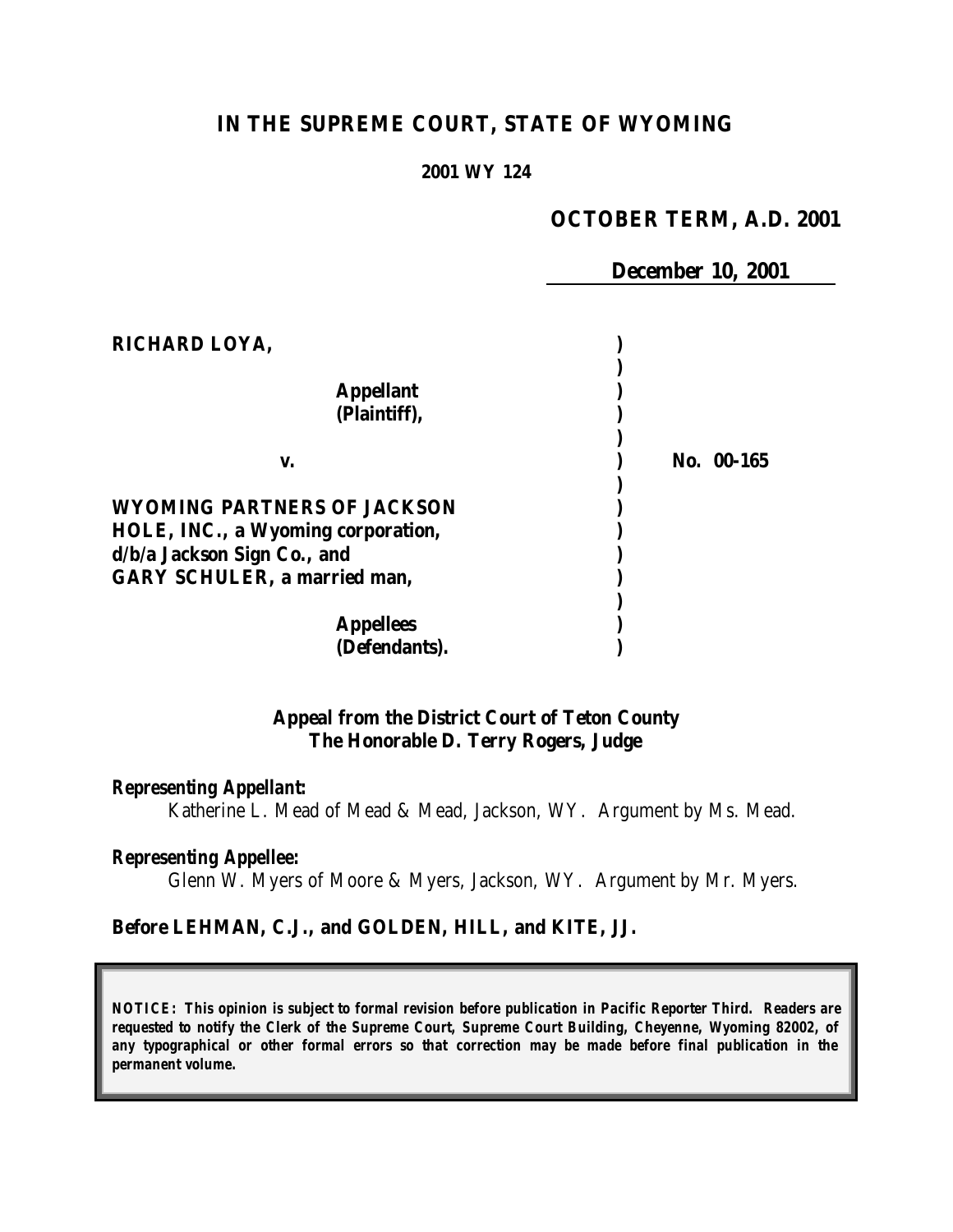#### **HILL, Justice.**

[¶1] Appellant, Richard Loya (Loya), challenges the district court's order granting summary judgment in favor of Appellees, Wyoming Partners of Jackson Hole, Inc., and Gary Schuler (collectively Schuler). Loya asserts that the district court improperly granted summary judgment on his complaint alleging wrongful discharge and breach of contract, intentional infliction of emotional distress, violation of the covenant of good faith and fair dealing, which is implied in all contracts, and application of the doctrine of promissory estoppel. Schuler maintained that the governing contract was unambiguous, that Loya was an at-will employee, that he did not fire Loya, and that Loya did not allege a viable claim of intentional infliction of emotional distress. We will hold that there are genuine issues of fact as to all matters resolved by the summary judgment order. Consequently, we will reverse and remand for further proceedings.

#### **ISSUES**

[¶2] Loya presents this statement of the issues:

I. Whether the district court improperly decided disputed issue[s] of material fact when it granted summary judgment in favor of defendants [Schuler]?

II. Whether the district court erred when it found that there was no intentional infliction of emotional distress in this case?

III. Whether the district court ignored competent evidence of a special relationship?

IV. Whether the district court erred when it granted summary judgment on Loya's claim for promissory estoppel?

Schuler counters with this statement of the issues presented on appeal:

I. The court did not improperly decide disputed issues of material fact.

II. Mr. Loya was an at-will employee as a matter of law.

III. There was no intentional infliction of emotional distress.

IV. There was no evidence of a special relationship.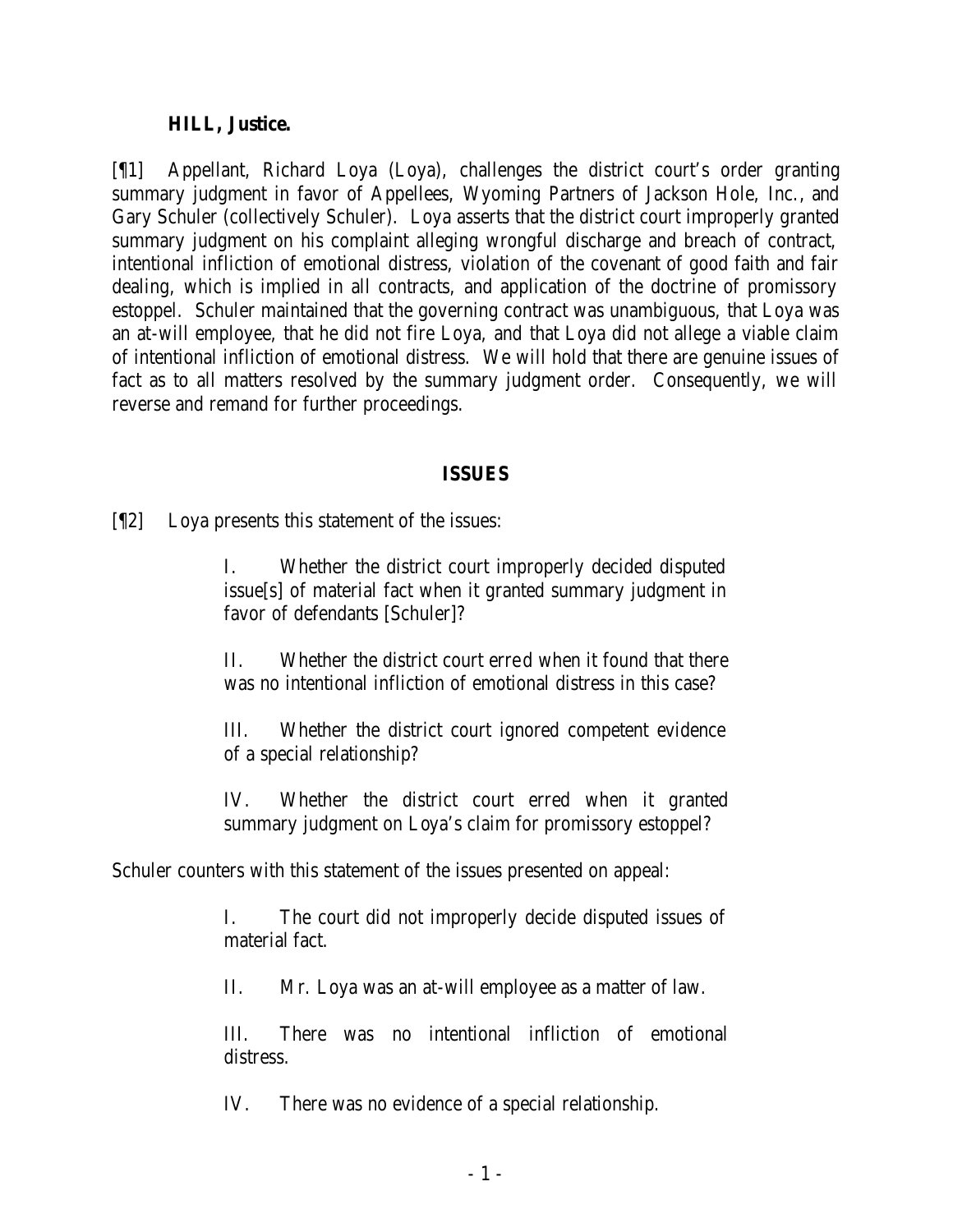V. The court properly granted summary judgment on the promissory estoppel claim.

#### **FACTS**

[¶3] After some preliminary negotiations, Loya asserted that on August 28, 1995, he and Schuler mutually agreed that Loya would be hired as the manager of Jackson Sign Co., which was owned by Schuler. On that date, Schuler posted the following letter to Loya:

Dear Rick,

We are pleased to offer you the position of Manager of Jackson Sign Co. in Jackson Hole, Wyoming to start no later than October 2, 1995.

Compensation will be at \$35,000 per annum with an annual performance review. Good reviews will result in annual increases in salary. You will be paid weekly until January 1, 1996. As of the new year all employees will be paid on a bi-monthly basis on the  $f<sup>st</sup>$  and the 15<sup>th</sup> of each month.

In addition you will be put on an incentive plan based on the profits of the business pre-tax. This plan could pay up to \$10,000 annually, but will probably average \$5,000 -- \$8,000.

You and your family will receive medical insurance coverage through Jackson Sign Co. We need to work together to insure no interruption of medical coverage as you transition between jobs.

We will also pay for your relocation to Wyoming from Vermont. We need to work together on this to make the relocation as practical and low cost as possible. You will need to gather for us two moving estimates, one of which would be the cost of a do-it-yourself or U-Haul type situation. We shall choose between the estimates you send us. (In the event that after 1 full year of employment at Jackson Sign Co. things are not satisfactory for you we will pay the cost of relocating you back to Vermont if you choose to do so.)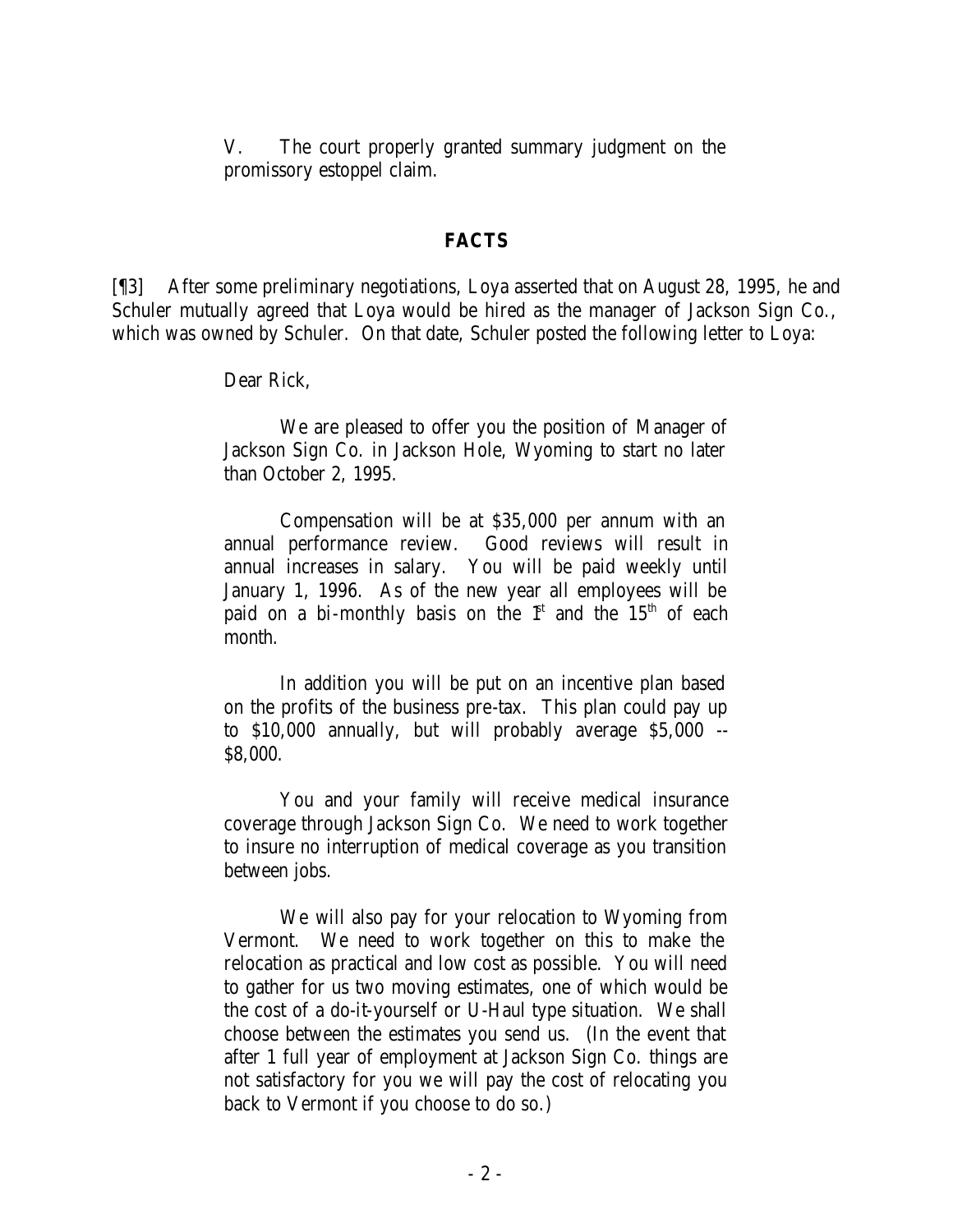For your first year here in Jackson we offer to include one season ski pass available to you.

A standard noncompete document will be prepared by us and ready for your signature in the next week or so.

You will be entitled to two weeks vacation annually based on your actual start date. Also the following Holidays are currently observed by Jackson Sign: New Year's Day, Easter, Memorial Day,  $4^{\text{th}}$  of July, Labor Day, Thanksgiving, and Christmas Day.

On the personal side, we understand the seriousness and critical nature of you mother's illness. We are prepared to stand behind our offer to you to make arrangements for flights back East as the situation dictates in regard to her health.

Regarding the question of employment for your wife: while we cannot "guarantee" things that are ultimately beyond our immediate control, based on the job market in the Jackson Hole area we will give our best efforts to help her secure employment in the \$16,000 -- \$18,000 plus range. As you know conversations with people in her areas of interest confirm this as a realistic projection of her ability to generate income in this market.

We are very happy that you and your family have decided to come to Jackson Hole and we look forward to seeing you about October  $1<sup>st</sup>$ .

Best regards,

(s/ Gary & Beth)

Gary and Beth Schuler Jackson Sign Co.

[¶4] Schuler was a very experienced corporate executive who had worked for, managed, or served as CEO for many large corporations that ranged in value from \$.5 billion to \$2.5 billion. Loya was a sign maker. We view these facts as pertinent to the overall resolution of this case, but they are especially pertinent to the consideration of the non-competition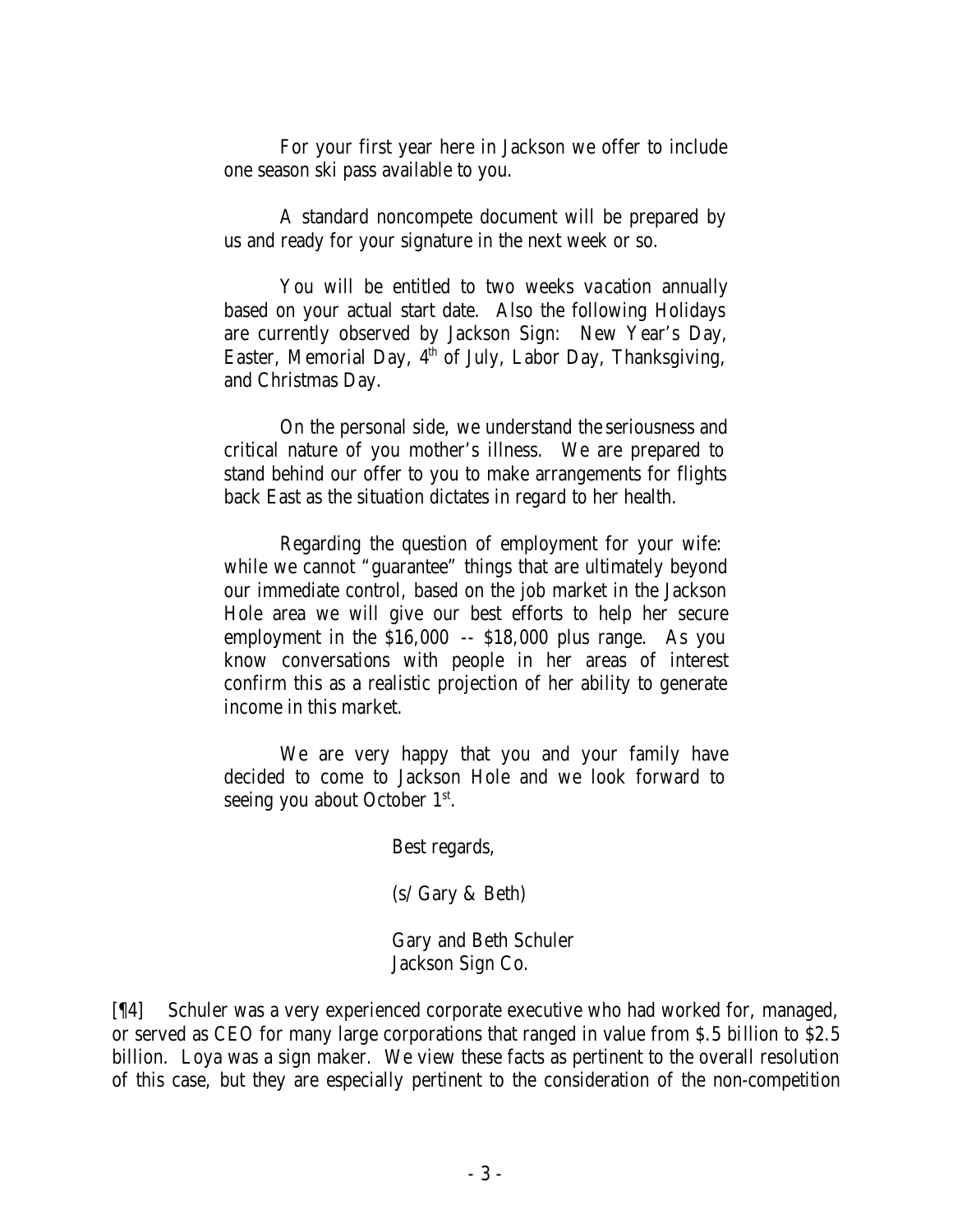agreement that Loya was contractually required to sign upon the outset of his employment by Schuler:

## NON-COMPETITION AGREEMENT

This agreement is entered into as of October 6 , 1995, between Rick Loya ("Employee") and Wyoming Partners of Jackson Hole, Inc. ("Employer").

As an express inducement for and condition of Employer's entering into an employment agreement with Employee, Employee hereby agrees to enter into this Non-Competition Agreement as follows:

## RECITALS

1. Employer owns and operates the business of Jackson Signs in the geographic area set forth herein, and beyond.

2. Employer, as additional consideration for and a term of this Agreement, will provide training, design information and techniques, customer contacts and company goodwill for Employee's use and development.

3. The parties agree that for purposes of this Agreement the term "sign" shall mean:

A sign shall be described as a product or panel which contains words or letters for the purpose of advertising or promoting a business, residence, or event. Signs may be applied or painted on panels, vehicles, buildings, or structures.

TERM: The term of this Agreement shall be three (3) years beginning on the date Employee ceases to work for the Employer.

GEOGRAPHIC AREA: This Agreement shall apply to and in the following area:

The State of Wyoming and Any area within 250 miles of Jackson, Wyoming.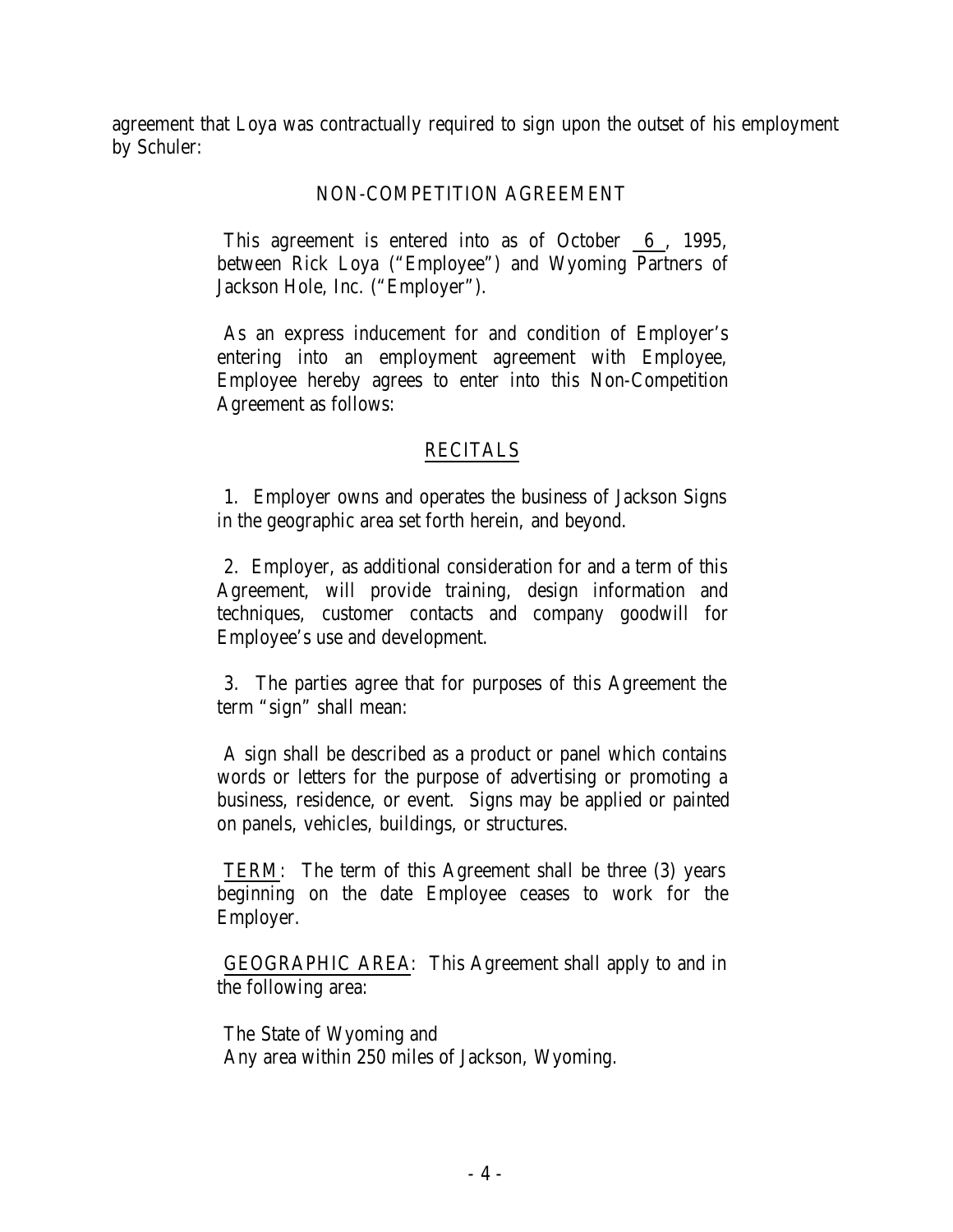NON-COMPETITION: Rick Loya, any business or entity formed or owned by him, his successors, and assigns hereby agree that for the term of this Agreement, as to any customer of Jackson Signs or in the geographic area identified herein, he will not, (1) produce, sell, or offer to sell any sign; (2) offer to provide or produce any marketing or design services for the production or sale of any sign; (3) provide any Jackson Signs customer information to any company, no matter where located, in the business of producing and selling signs, in whole or part; (4) engage in any other business whatsoever, directly or indirectly, as an individual, partner, stockholder, director, officer, clerk, principal, agent or employee or in any other relation or capacity whatsoever, in any business owned and operated by Employer; [this provision was stricken, as shown, and initialed] or (5) disclose to any person or entity, except Employer and its duly authorized officers, employees, or agents entitled thereto, Employer's customer lists, records, statistics, or any other information of whatsoever kind or description acquired by Employee in the course of such employment.

The parties acknowledge that the provisions of this covenant not to compete are essential for the protection of the Company and any breach or threatened breach of this provision would cause immediate and irreparable damage to Company, for which monetary relief would be inadequate or impossible to ascertain. Accordingly, the Parties agree that upon the existence of any breach or threatened breach hereof, the Company may, without limitation of any other rights the Company may have, obtain a temporary restraining order, preliminary injunction or other appropriate form of equitable relief to enforce this covenant not to compete.

#### MISCELLANEOUS:

(A) This Agreement shall be governed by and construed in accordance with the laws of the State of Wyoming.

(B) If any provision of this Agreement shall be declared invalid or unenforceable, the remainder hereof shall continue in full force and effect.

[¶5] This agreement was signed by Loya and Elizabeth H. Schuler, President of Wyoming Partners of Jackson Hole, Inc., and wife of Schuler.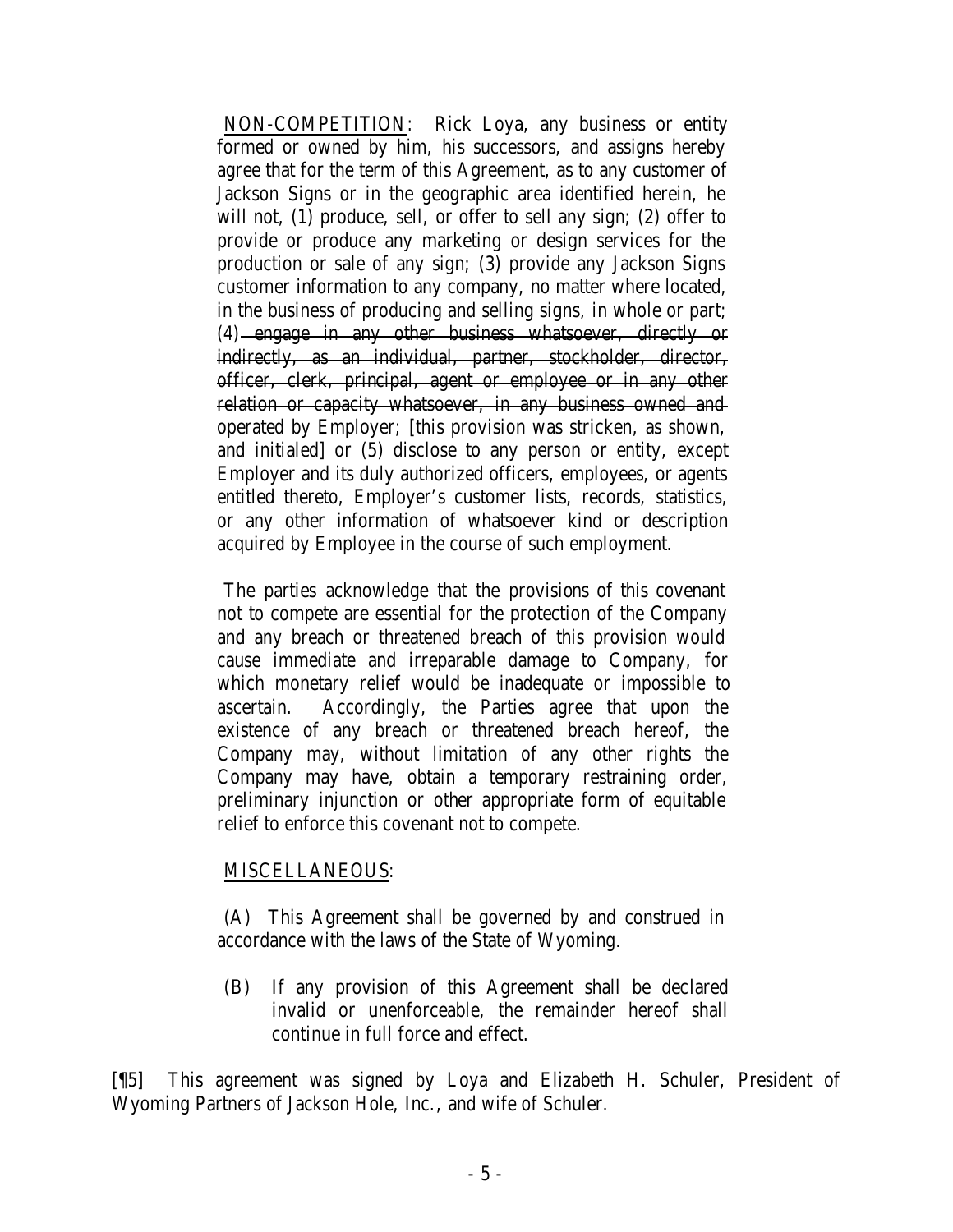[¶6] Because he was moving his family 2,500 miles from Vermont to Wyoming, Loya wanted to ensure that he obtained an employment contract that specified his salary, benefits, and duration of employment. Loya believed that he had obtained a job of oneyear duration at a salary of \$35,000, plus benefits. Loya contends that the letter of August 28, 1995, contained only some of the terms of the oral agreement they had reached over several months of oral negotiations. Loya began his employment on October 6, 1995; the same day he signed the non-competition agreement. Approximately three weeks later, over Loya's objections, he was removed as manager of Jackson Signs and demoted to a production worker with a commensurate cut in pay. He was replaced as manager by Schuler's wife. Schuler indicated that his performance would be reviewed and he might be reinstated after January 1, 1996; however, that never occurred. Loya continued as an employee of Jackson Signs until Schuler's attorney fired him. Schuler contends that he did not fire Loya, but the record leaves open the question of whether he was fired by Schuler's attorney. Loya contends that the contract of employment intended that he be the exclusive manager of Jackson Signs and that his livelihood depended on that job. Loya also contends that Schuler refused to permit Loya to perform the contract as agreed.

[¶7] The health of Loya's mother deteriorated, and he traveled to Connecticut to be with her. While Loya was tending to his mother at what proved to be her deathbed, Schuler telephoned him and demanded that Loya resign. Loya refused but was then fired by Schuler's attorney, Glenn Myers. Schuler contended that Loya's work was substandard, but Loya claims that he merely used different techniques and methods, producing signs of equal or better quality than those previously produced by Jackson Signs. Schuler was unable to be specific with respect to the quality of Loya's performance. Loya contends that Schuler had little, if any, experience in sign making, and that Schuler's wife resented Loya, who was caught up in the aftermath of the Schulers' less than friendly divorce. Loya also contends that Schuler was well aware of the grave nature of Loya's mother's health, but, nonetheless, asked for his resignation and then fired Loya, causing Loya severe emotional distress.

## **STANDARD OF REVIEW**

[¶8] A summary judgment is affirmed only when there is no genuine issue of material fact and the moving party is entitled to judgment as a matter of law. W.R.C.P. 56(c). Summary judgment is inappropriate to resolve factual disputes, so this Court does not weigh disputed evidence. The party who opposed the motion is given the benefit of any reasonable doubt, and inferences drawn from the affidavits, depositions, and exhibits presented as underlying facts are viewed in the light most favorable to that party. An issue of material fact which would preclude summary judgment is found when a disputed fact, if proven, would establish or refute one of the essential elements of a cause of action or a defense which has been asserted; this Court affords no deference to the district court's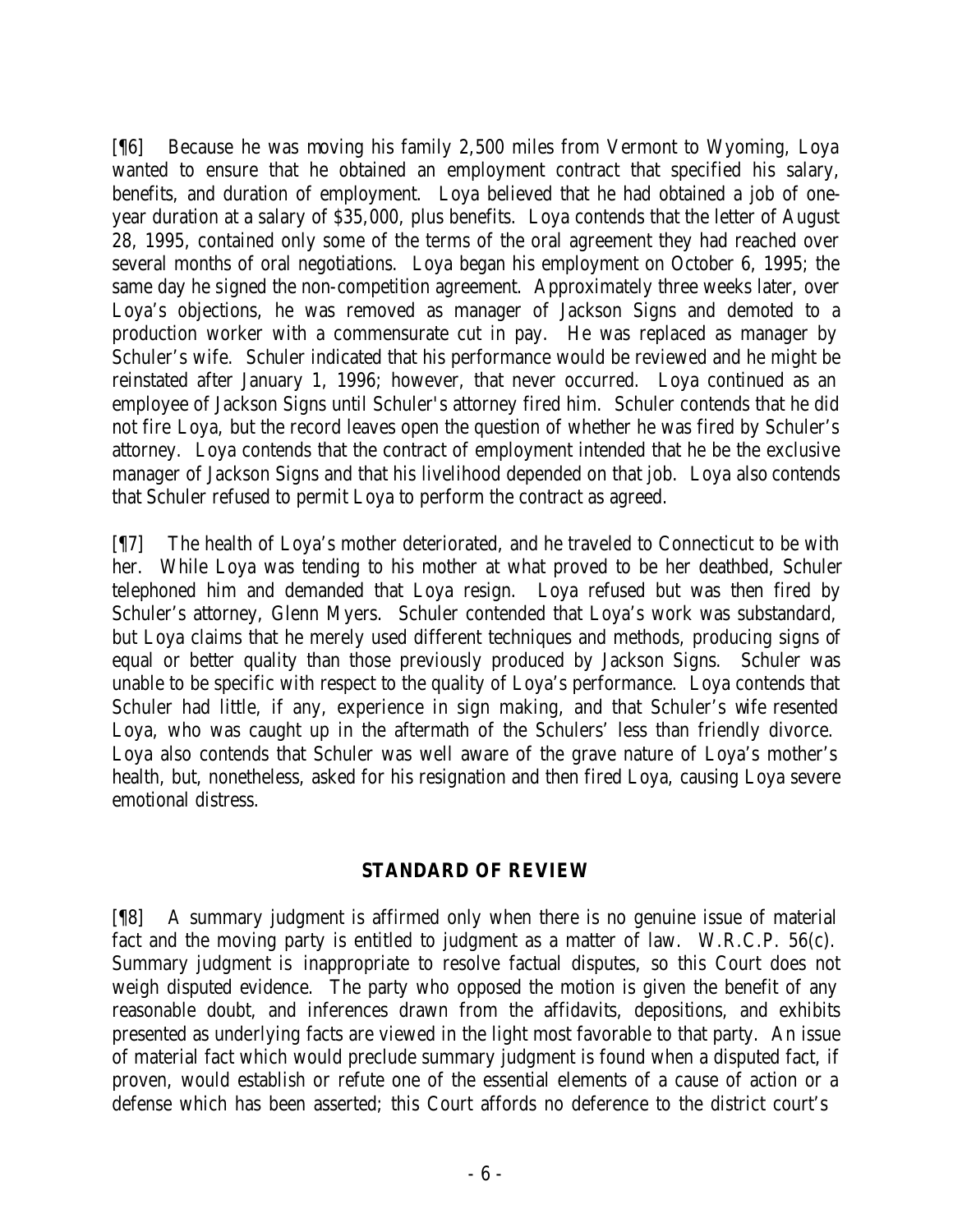decisions on issues of law. *Wilder v. Cody Country Chamber of Commerce*, 868 P.2d 211, 216 (Wyo. 1994).

## **DISCUSSION**

[¶9] We preface our discussion of the issues with a few caveats. First, this is not a case in which an employee handbook or manual plays any role. Second, Schuler's motion for summary judgment proceeded on the assumption that Loya was an at-will employee. Likewise, the district court's disposition of all the issues presumed Loya to be an at-will employee. In addition, the materials used by the district court in granting summary judgment can only be described as extraordinarily "thin." Neither party submitted much in the way of concrete material that could form the basis for summary judgment. To a large extent, we are left to rely on the assertion of claims well pleaded by Loya but not meaningfully contested by Schuler.

# Existence of Contract for Employment

[¶10] The principal issue we confront, and the one that affects all others, is whether the district court erred in finding as a matter of fact and law that Loya was an at-will employee with no definite term of employment. Schuler contends that the trial court properly looked only to the letter agreement dated August 28, 1995, and that this Court, too, may not look beyond that agreement. However, we disagree with that proposition. We have embraced the partial integration rule, which allows parol evidence with respect to a part of a whole transaction not reduced to writing where such evidence does not contradict or vary the terms of the written instrument. *Lewis v. Roper*, 579 P.2d 434, 438 (Wyo. 1978). Here, the letter agreement does not purport to be an integration of all the oral discussions had between Loya and Schuler. Indeed, the letter forthrightly states that many details are yet to be worked out. It is also clear that the contract would not be complete until such time as Loya signed a non-competition agreement. The terms that are in the letter are not inconsistent with the parol evidence which Loya proposes to offer for submission to a jury. Moreover, it would be a rational conclusion that the letter agreement, by itself, guaranteed Loya employment for at least a period exceeding one year, since Loya could not benefit from Schuler's promise to pay the costs of his relocation back to Vermont until he had completed one year of work for Jackson Signs. We conclude that the letter agreement, when read in conjunction with the non-competition agreement and the parol evidence Loya sought to present, creates genuine issues of material fact which must be submitted to a jury concerning whether or not a contract of employment existed and, if so, what the terms of the contract were.

## Intentional Infliction of Emotional Distress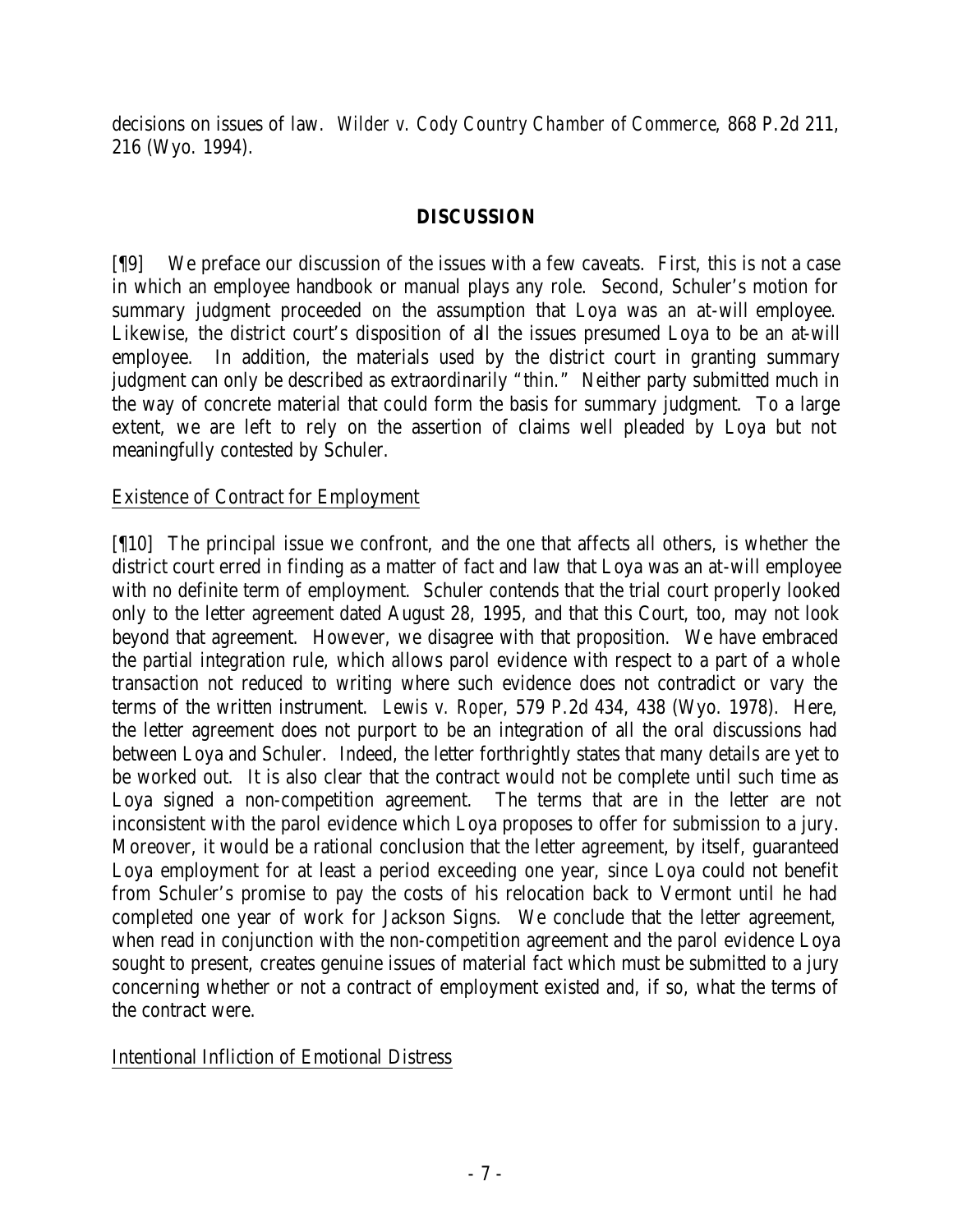[¶11] If a jury determines that a contract did exist, and that Schuler breached it, then the court would have to decide if the facts could be considered by a jury as proving the elements of intentional infliction of emotional distress. *Kanzler v. Renner*, 937 P.2d 1337, 1341 (Wyo. 1997); *Wilder*, 868 P.2d at 223-24. The district court opined that Loya's allegations in this regard cannot be regarded as so extreme and outrageous as to permit a jury to consider the issue. It is correct that whether the evidence shows such extreme and outrageous behavior as to permit jury consideration must initially be decided by the trial court.

[¶12] In *Worley v. Wyoming Bottling Company, Inc*., 1 P.3d 615 (Wyo. 2000), we acknowledged that certain conduct in employment situations might be outrageous enough to provide the employee with a basis of recovery. The standard we set forth to recover under the tort of intentional infliction of emotional distress requires a plaintiff to prove that the defendant acted in an extreme and outrageous manner and that the defendant intentionally or recklessly caused the plaintiff severe emotional harm. 1 P.3d at 628. We have previously cited to Restatement (Second) of Torts § 46 cmt. d (1965), which attempts to clarify the parameters of outrageous behavior:

> *Extreme and outrageous conduct*. The cases thus far decided have found liability only where the defendant's conduct has been extreme and outrageous. It has not been enough that the defendant has acted with an intent which is tortious or even criminal, or that he has intended to inflict emotional distress, or even that his conduct has been characterized by "malice," or a degree of aggravation which would entitle the plaintiff to punitive damages for another tort. Liability has been found only where the conduct has been so outrageous in character, and so extreme in degree, as to go beyond all possible bounds of decency, and to be regarded as atrocious, and utterly intolerable in a civilized community. Generally, the case is one in which the recitation of the facts to an average member of the community would arouse his resentment against the actor, and lead him to exclaim, "Outrageous!"

The liability clearly does not extend to mere insults, indignities, threats, annoyances, petty oppressions, or other trivialities. The rough edges of our society are still in need of a good deal of filing down, and in the meantime plaintiffs must necessarily be expected and required to be hardened to a certain amount of rough language, and to occasional acts that are definitely inconsiderate and unkind. There is no occasion for the law to intervene in every case where some one's feelings are hurt.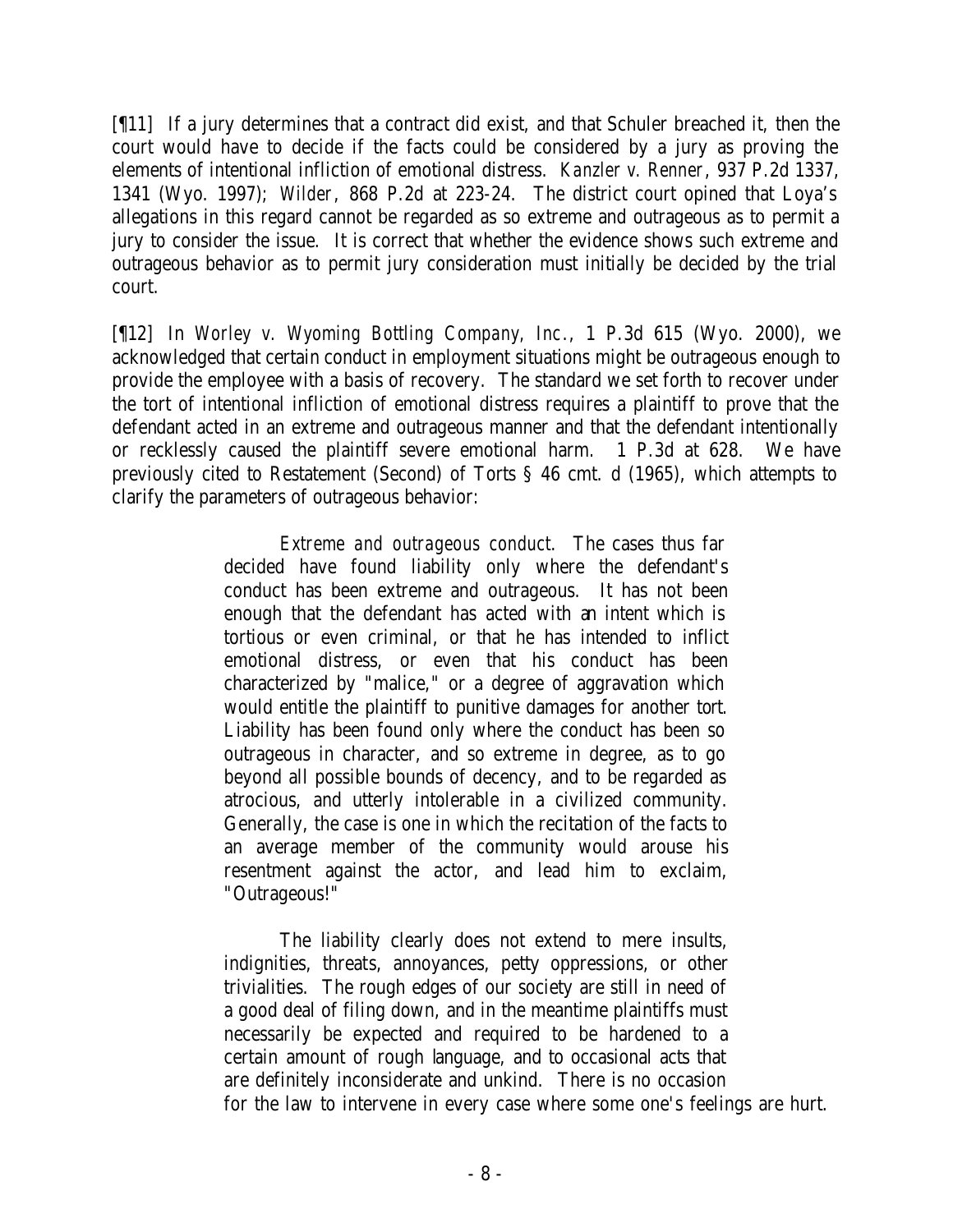There must still be freedom to express an unflattering opinion, and some safety valve must be left through which irascible tempers may blow off relatively harmless steam.

[¶13] "Both the court and the jury play a role in assessing the validity of a claim of outrageousness." *Worley*, 1 P.2d 3d at 628. As we explained in *Kanzler*, "It is for the court to determine, in the first instance, whether the defendant's conduct may reasonably be regarded as so extreme and outrageous as to permit recovery, or whether it is necessarily so. Where reasonable men may differ, it is for the jury, subject to the control of the court, to determine whether, in the particular case, the conduct has been sufficiently extreme and outrageous to result in liability." 937 P.2d at 1341 (quoting Restatement, *supra*, § 46 cmt. h).

[¶14] We must examine the context and background in which events surrounding a claim for intentional infliction of emotional distress take place. *Worley*, 1 P.2d 3d at 629. "In examining context, a number of courts have recognized the employer-employee relationship as a significant factor in determining outrageousness." *Worley*, 1 P.2d 3d at 629 (citing *Kentucky Fried Chicken National Management Company v. Weathersby*, 607 A.2d 8, 15 (Md. 1992) (collecting cases)). "It is only natural that a defendant's position of power over a plaintiff may enhance his or her ability to do harm." *Id.* Restatement, *supra*, § 46 cmt. e recognized this reality:

> The extreme and outrageous character of the conduct may arise from an abuse by the actor of a position, or a relation with the other, which gives him actual or apparent authority over the other, or power to affect his interests.

However, in *Worley* we recognized that liability does not attach upon the mere existence of an employment relationship and cited to a discussion by the Maryland Court of Appeals:

> We agree that the employment relationship is a factor to be considered when analyzing whether an employer's behavior was so outrageous that he or she has committed the tort of intentional infliction of emotional distress. That does not mean, however, that this Court wishes to lower the threshold for determining liability whenever the parties are employer and employee. The conduct must still reach the same degree of outrageousness if an employee is to prove that his or her employer has committed this tort; the employment relationship is merely one factor among many to use in analyzing individual cases.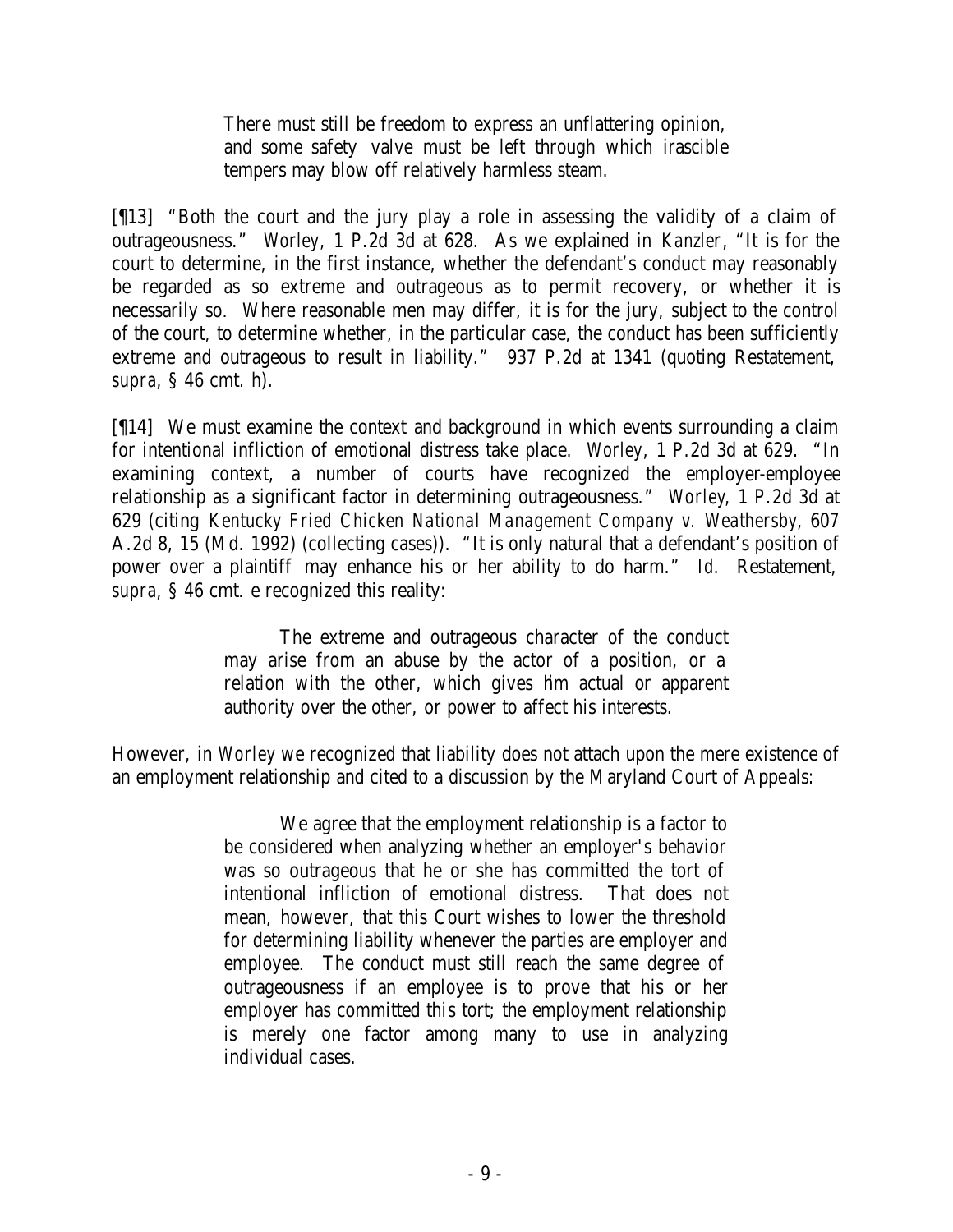*Worley*, 1 P.3d at 629-30 (citing *Kentucky Fried Chicken Nat'l Management Company v. Weathersby*, 607 A.2d at 15).

[¶15] The record demonstrates that Schuler did not submit evidence in support of the summary judgment motion that controverted Loya's complaint that he had suffered an intentional infliction of emotional distress. It is also correct that Loya failed to present any evidence specifically supporting his claim in this regard, but he had no burden to do so. Since Schuler had not come forward with evidence that placed Loya's claim of severe emotional distress in controversy, Loya could rest on the allegations of his complaint. Therefore, we reverse the district court's summary judgment in this regard and this issue should be reconsidered by the district court, in any further proceedings, in the light of the authority summarized above.

# Breach of the Covenant of Good Faith and Fair Dealing

[¶16] We have held that recovery of damages is permitted for tortious conduct that arises out of a contractual relationship of employment in breach of the implied covenant of good faith and fair dealing. *Wilder*, 868 P.2d at 220-22. Fundamentally, this tort requires that there be a duty and a breach thereof. *Worley*, 1 P.3d at 624.

[¶17] Our first inquiry is whether a duty exists. *Worley,* 1 P.3d at 624. "[A]lthough a duty of good faith and fair dealing is created by law in all cases, it is only in rare and exceptional cases that the duty is of such a nature as to give rise to tort liability." *Id.* A duty arises only where a special relationship of trust and reliance exists between the employer and the employee seeking recovery. Previous cases indicate that some of the circumstances that may give rise to a special relationship include separate consideration, common law, statutory rights, or the existence of rights accruing with longevity of service. *Worley,* 1 P.3d at 624. Whether a special relationship exists is a question of fact, not a question of law, and is to be decided by the trier of fact unless reasonable minds could not differ. The primary circumstance in this case is the additional consideration provided by the non-competition agreement.

[¶18] The district court found, "There is no evidence in the record establishing a special relationship in this matter which would support Plaintiff's claim for violation of the covenant of good faith and fair dealing." In this case, after being relocated a great distance, Loya was required to sign a non-competition agreement that was drafted by Schuler's attorney. In *Hopper v. All Pet Animal Clinic, Inc*., 861 P.2d 531, 541 (Wyo. 1993), the court said, "For example, if an employer hired an employee at will, obtained a covenant not to compete, and then terminated the employee, without cause, to arbitrarily restrict competition, we believe such conduct would constitute bad faith."

[¶19] Based upon the pleadings and record extant, there is evidence so that reasonable minds could differ as to whether Schuler's conduct constituted a breach of the covenant of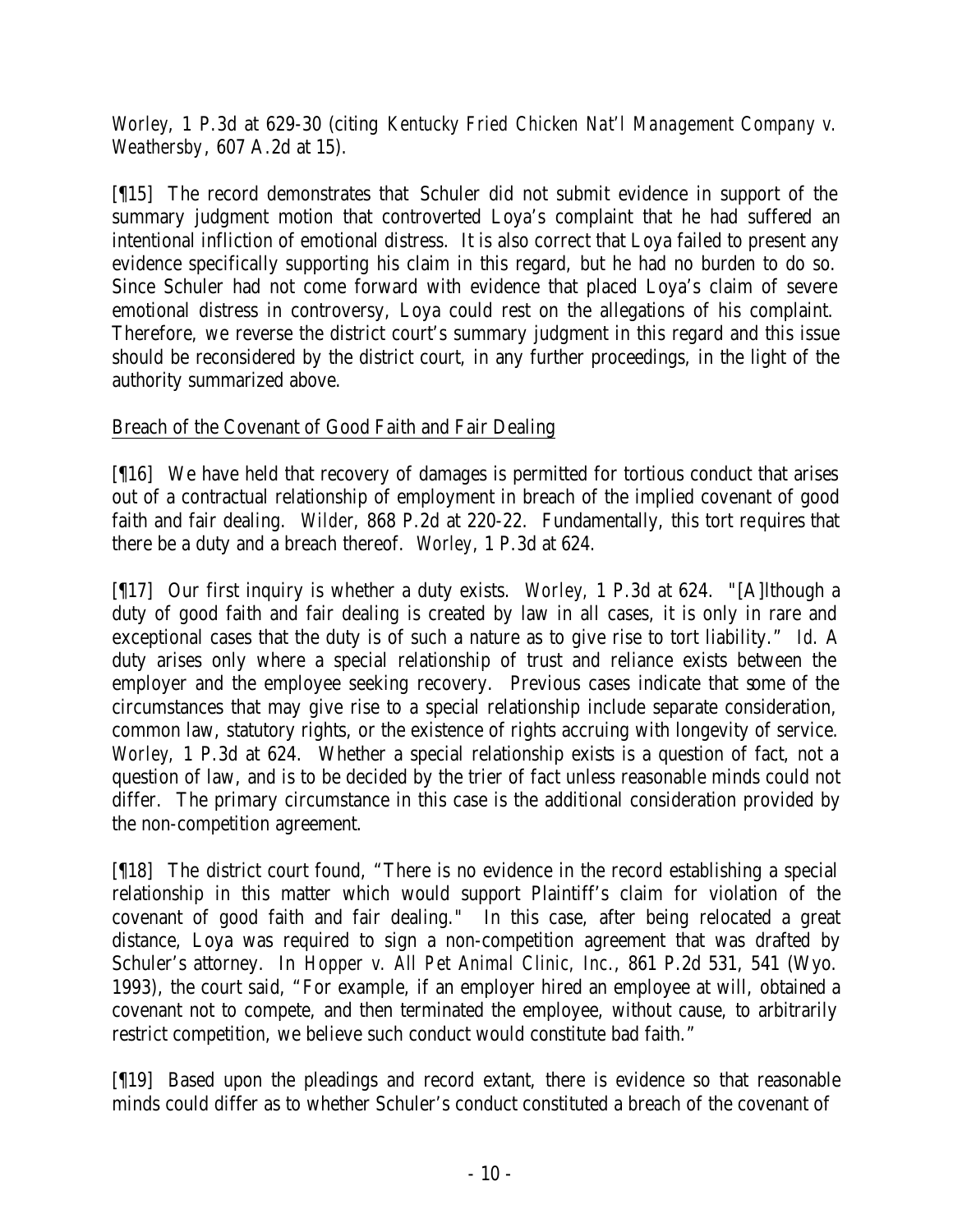good faith and fair dealing. That evidence includes the circumstances surrounding the active recruitment of Loya and Schuler's attempt to enforce the non-competition agreement even though Loya was only employed for a few months. For this reason, the district court's summary judgment on this issue is also reversed.

## Promissory Estoppel

[¶20] Loya asserted that he should be permitted to utilize promissory estoppel as an alternative theory. The district court stated, "The Wyoming Supreme Court has yet to recognize promissory estoppel as an exception to the at-will employment doctrine. There is nothing in the record in this case to support Plaintiff's claim for promissory estoppel." However, in *Worley* this Court specifically adopted promissory estoppel as a theory of recovery in the employment context. 1 P.3d at 623.

**[¶**21**]** Promissory estoppel provides relief for an "injury arising from actions or declarations which have been acted on in good faith and which would be inequitable to permit a party to retract." *Worley*, 1 P.2d 3d at 623 (quoting *Davis v. Davis*, 855 P.2d 342, 347-48 (Wyo. 1993) and *Jankovsky v. Halladay Motors,* 482 P.2d 129, 132 (Wyo. 1971)). In the employment context, promissory estoppel works to prevent injustice to employees who in good faith detrimentally rely upon an employer's actions, in turn, binding the employer to fulfill a promise to an employee despite the lack of an employment contract. Promissory estoppel may only be useful when, because of a lack of consideration, an employee is unable to bring a breach of contract claim. As long as a promise is present and no disclaimer exists, promissory estoppel can be used to satisfy the consideration element. *Worley*, 1 P.2d 3d at 623 and *Honorable v. American Wyott Corporation*, 11 P.3d 928 (Wyo. 2000).

**[¶**22**]** The required elements of a promissory estoppel claim are: The existence of a clear and definite agreement; proof that the party urging the doctrine acted to its detriment in reasonable reliance on the agreement; and the equities support the enforcement of the agreement. *Loghry v. Unicover Corporation*, 927 P.2d 706, 710 (Wyo. 1996). Whether elements one and two exist are questions for the finder of fact. *Michie v. Board of Trustees of Carbon County School District No. 1*, 847 P.2d 1006, 1009 (Wyo. 1993). Whether element three is satisfied is decided as a matter of law by the court. *Id.* Along with demonstrating the existence of a promise, a plaintiff must also establish "action or forbearance of a definite and substantial character" to satisfy element two. *Worley*, 1 P.2d 3d at 624 (quoting *Loghry,* 927 P.2d at 710). We believe there is adequate evidence in the record to create a question of fact; therefore, the district court's summary judgment on this issue is reversed.

# **CONCLUSION**